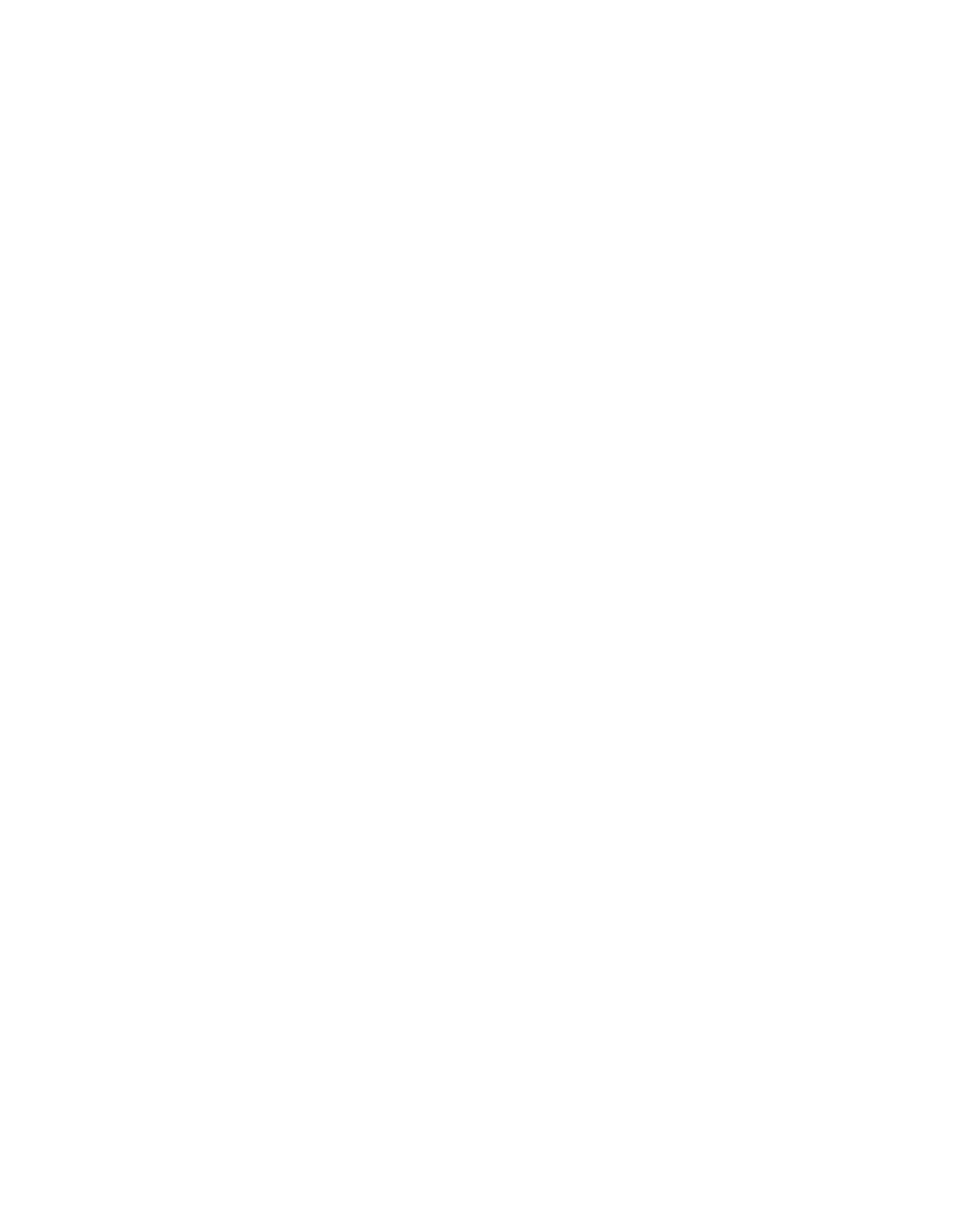ई–प्रशासन के घटक – जैसे ऑनलाइन व्यापार, निविदाएँ तथा ऑनलाइन  $vii)$ खर्च–विवरण प्रणाली में नई जान डाल सकता है।

## निष्कर्ष  $7.5$

यू एन आवास–III (2016) के अनुसार अधिकतर देशों में, शहरी प्रशासन प्रणालियाँ अपने लक्ष्यों को प्राप्त करने में सक्षम नहीं हैं, तथा स्थायी शहरी निकाय के उद्देश्यों को पूरा करने के लिए उनमें महत्वपूर्ण बदलाव लाने की आवश्यकता है।

चौहत्तरवें संविधान संशोधन में यह प्रावधान है कि स्वायत्त शाक्षी संस्थानों के रूप विकसित होने तथा लक्ष्यों को पूरा करने में सक्षम होने के लिए यह आवश्यक है कि उनकी शक्तियों का हस्तांतरण किया जाये। यद्यपि, इन निकायों के सामने कार्यों, कार्मिकों तथा वित्त से जुड़ी अनेक प्रकार की समस्याएँ हैं। इन निकायों की वर्तमान स्थिति तथा उनके कारणों का इस इकाई में वर्णन किया गया है। इन निकायों को और अधिक शक्तियाँ प्रदान करने की आवश्यकता बढ़ती जा रही है। इसे पूरा करने के लिए सशक्त राजनैतिक इच्छा शक्ति की आवश्यकता है।

## शब्दावली 7.6 : सरकारी सेवाएँ प्रदान करने का अधिकार सबसे निचले सहयोगिता का सिद्धांत स्तर की सरकारों को दिया जाना, जिससे उनके उत्पादों तथा सेवाओं को प्रदान की क्षमता बढ़े।

38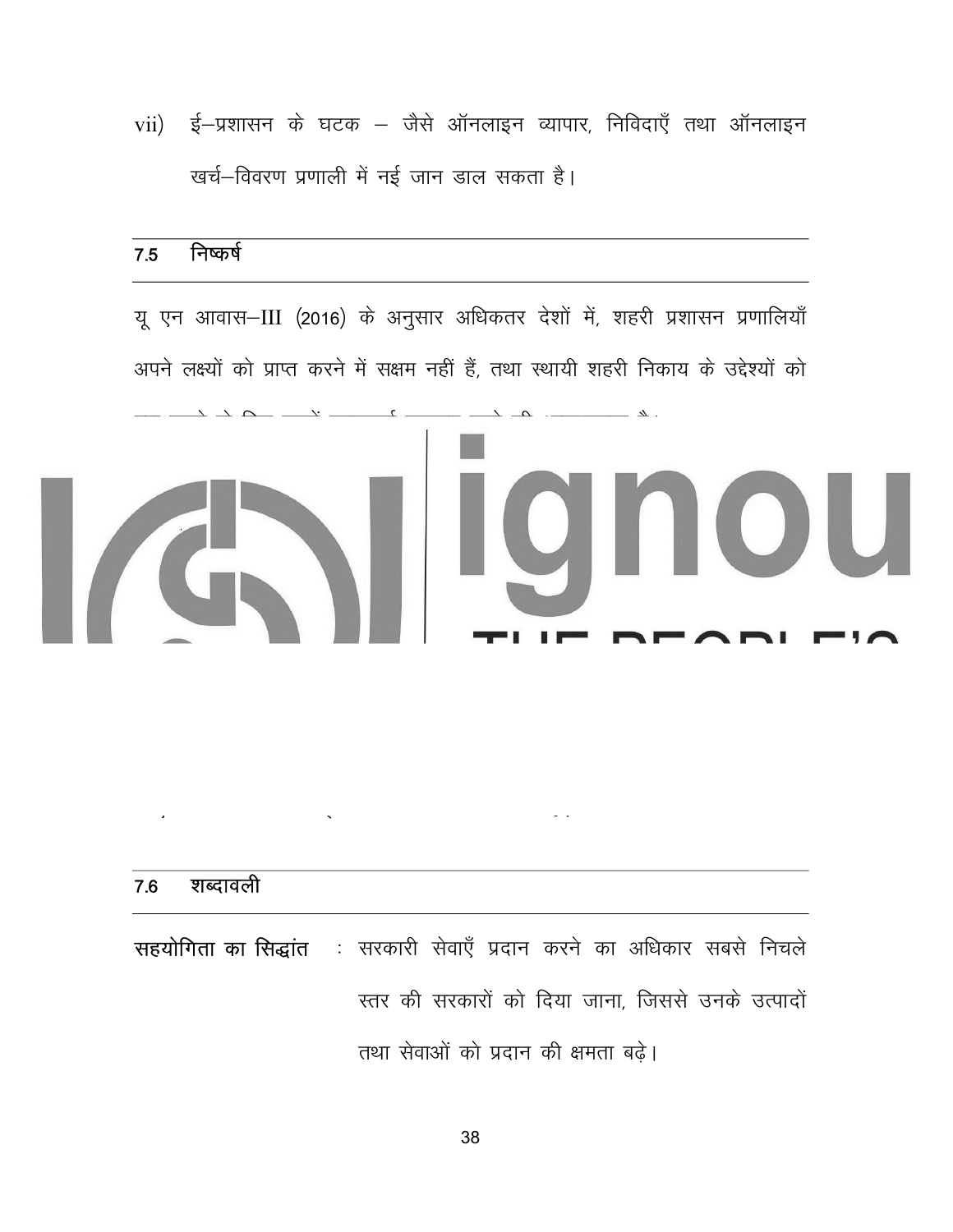gLrkarj.k % fupys Lrj ij ljdkjksa dks 'kfDr;ka gLrkarfjr dju s की प्रक्रिया।

संरचनात्मक हस्तांतरण : अर्थव्यवस्था के एक क्षेत्र के कार्यबल को दूसरे क्षेत्र में हस्तांतरित करना – जैसे कृषि, विनिर्माण व सेवाएं।

## 7.7 संदर्भ

Ahluwalia, I.J., Mohanty, P.K.,Mathur, O.,Roy, D.,Khare, A. &Mangla, S. (2019). State of Municipal Finances in India: A Study prepared for the Fifteenth Finance Commission. New Delhi, India: ICRIER.

Chakraborty, P., Gupta, M.& Singh, R.K. (2018).Overview of State Finance Commission Reports. New Delhi, India: NIPFP.

Government of India.(1953-54). Report of the Taxation Enquiry Commission. New Delhi, India: Ministry of Health, Family Planning and Urban Development.

Government of India.(1964). Report of the Rural Urban Relationship Committee. New Delhi: Ministry of Health & Family Planning.

Government of India.(1968). Report of the Committee on the Service Conditions of Municipal Employees. New Delhi: Ministry of Finance.

High Powered Expert Committee.(2011). Report on Indian Urban Infrastructure and Services.

New Delhi, India: ICRIER.

ICF GHK (2014).Approach towards Establishing Municipal Cadres in India. New Delhi, India: MoUD and the World Bank.

ICRA.(2016). Rating methodology for Urban Local Bodies. New Delhi, India: ICRA.

Kamath, L & Zachariah, Y. (2015). Impact of JNNURM and UIDSSMT/IHSDP Programmes on Infrastructure and Governance Outcomes in Cities/Towns in India: A Review of the State of Knowledge. Working Paper- 7. Mumbai, India: TISS.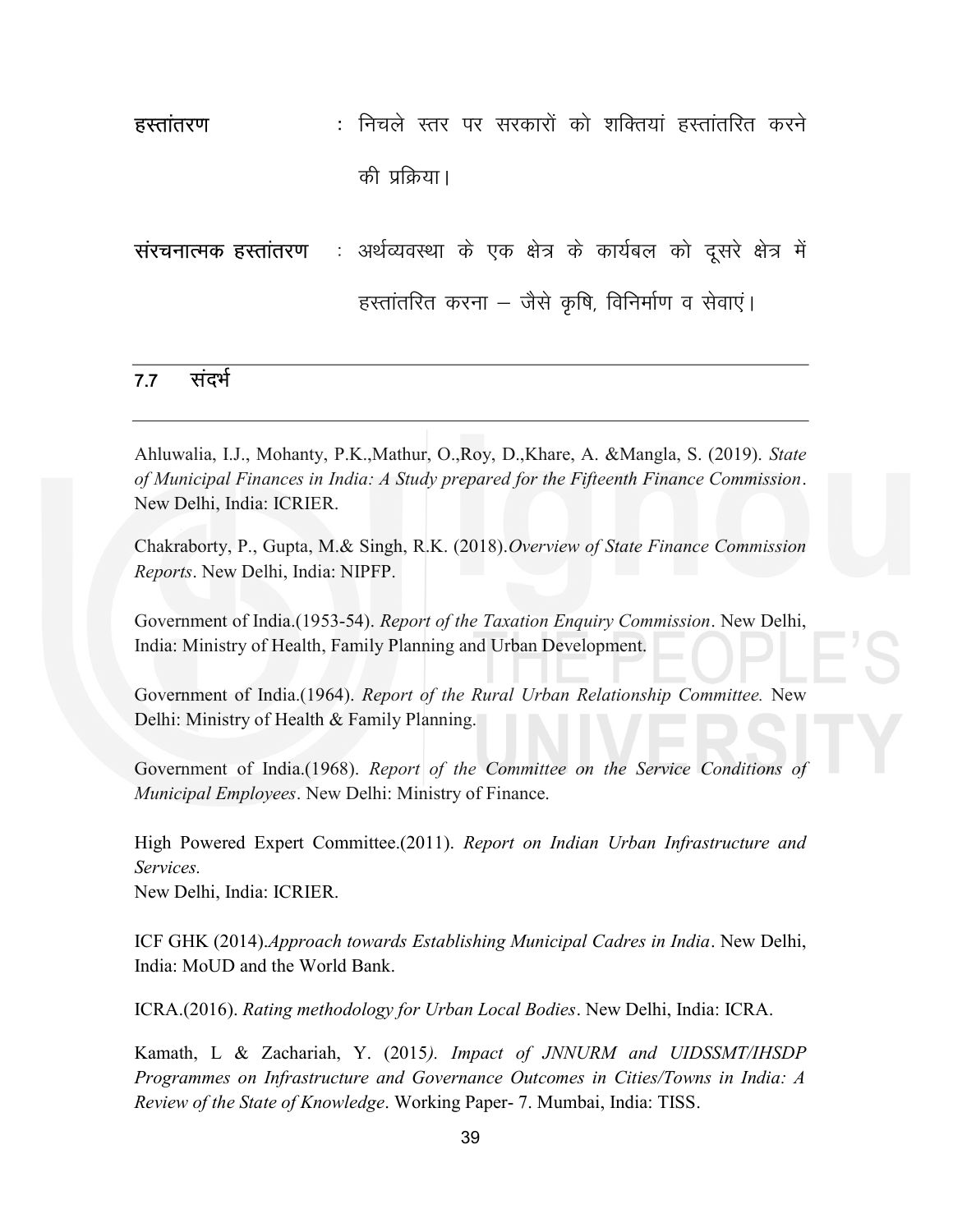Mathur, O.P. (2011).Municipal Finance Matters: India Municipal Finance Report. New Delhi, India: NIPFP.

Mohan, L. (Jan 04, 2020).Only 12 Regular Executive Officers for 54 Municipal Councils.The Tribune. Chandigarh.

NIUA. (2015). A Study to Qualitatively Assess the Capacity Building Needs of Urban Local Bodies (ULBs). New Delhi, India: NITI Aayog.

Pandey, K.K. (2012).Administration of Urban Development and Urban Service Delivery, Theme Paper for the  $56<sup>th</sup>$  Members' Annual Conference of IIPA. New Delhi, India: IIPA.

Pandey, K.K. (25 December,2020). Financial Express.Bolster,ULB Capacity to Raise Revenue.

Rao, G.M.(2013).Property Tax System in India: Problems and Prospects of Reform.Working Paper No. 2013-14. New Delhi, India: NIPFP.

| बोध प्रश्नों के उत्तर<br>7.8 |  |
|------------------------------|--|

बोध प्रश्न 1

- 1) अापके उत्तर में निम्नलिखित शामिल होना चाहियेः
	- कई एजेंसियों के कामकाज में
	- इस प्रकार के हस्तांतरण को सुनिश्चित करने के लिये एक राजनीतिक सहमति बनाने की आवश्यकता
	- प्रत्येक कार्य के लिये पर्याप्त और सतत संसाधनों की उपलब्धता सुनिश्चित करने के लिये अभिनव दृष्टिकोण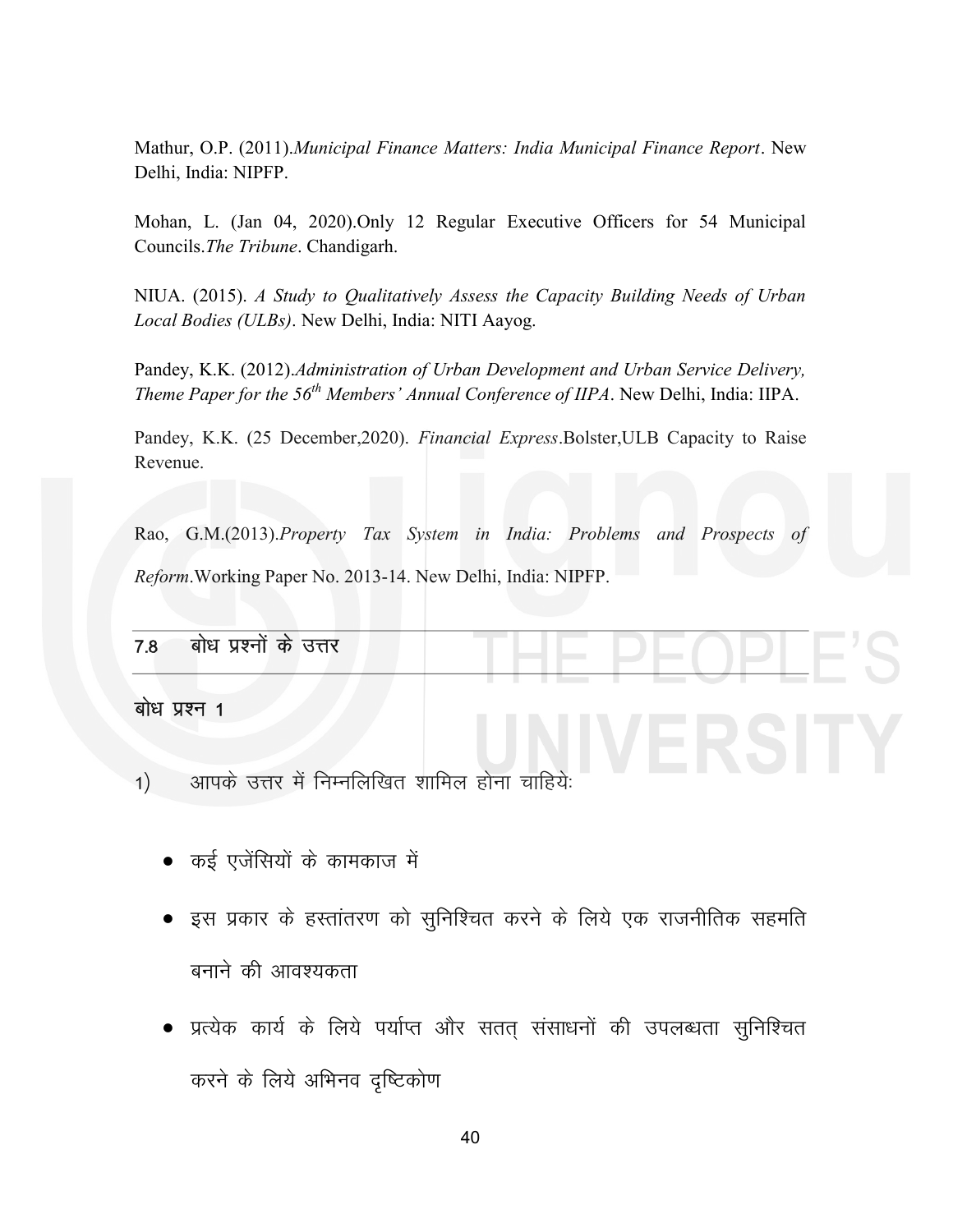- 18 कार्यों में से प्रत्येक से जुड़ी जटिलताओं के लिये आवश्यकताओं और चुनौतियों की जवाबदेही के लिये सक्षम जनशक्ति की आवश्यकता
- आपके उत्तर में निम्नलिखित शामिल होना चाहिये:  $2)$ 
	- नगरपालिका प्रशासनिक सेना कार्यकारी. सामाजिक विकास तथा स्टाफ सेवाओं को नियंत्रित करती है।
	- नगरपालिका तकनीकी सेवा नगर वित्ति योजना, इंजीनियरिंग, परिवहन तथा ई-प्रशासन सेवाओं का नियंत्रण करती है।
	- नगरपालिका वित्तीय सेवा खातों के रखरखाव, राजस्व एवं वित्तीय तथा लेखा-परीक्षण सेवाओं का नियंत्रण करती है।

THE PEOPLE'S

बोध प्रश्न 2

- आपके उत्तर में निम्नलिखित शामिल होना चाहियेः<br>प्राप्त के पार के बाद के बाद करने के बाद करने के बाद करने के बाद करने के बाद करने के बाद करने के बाद करने के ब  $1)$ 
	- भूमियों तथा भवनों पर कर लगाए जाएँ।
	- कर अथवा चुंगी (चुंगी सभी राज्यों में समाप्त कर दी गई, मुम्बई में ईंधन तथा यातायात क्षमता के आधार पर बनी रही)।
	- वाहन कर इंजन वाले वाहनों पर कर।
	- पशु एवं नौका कर।